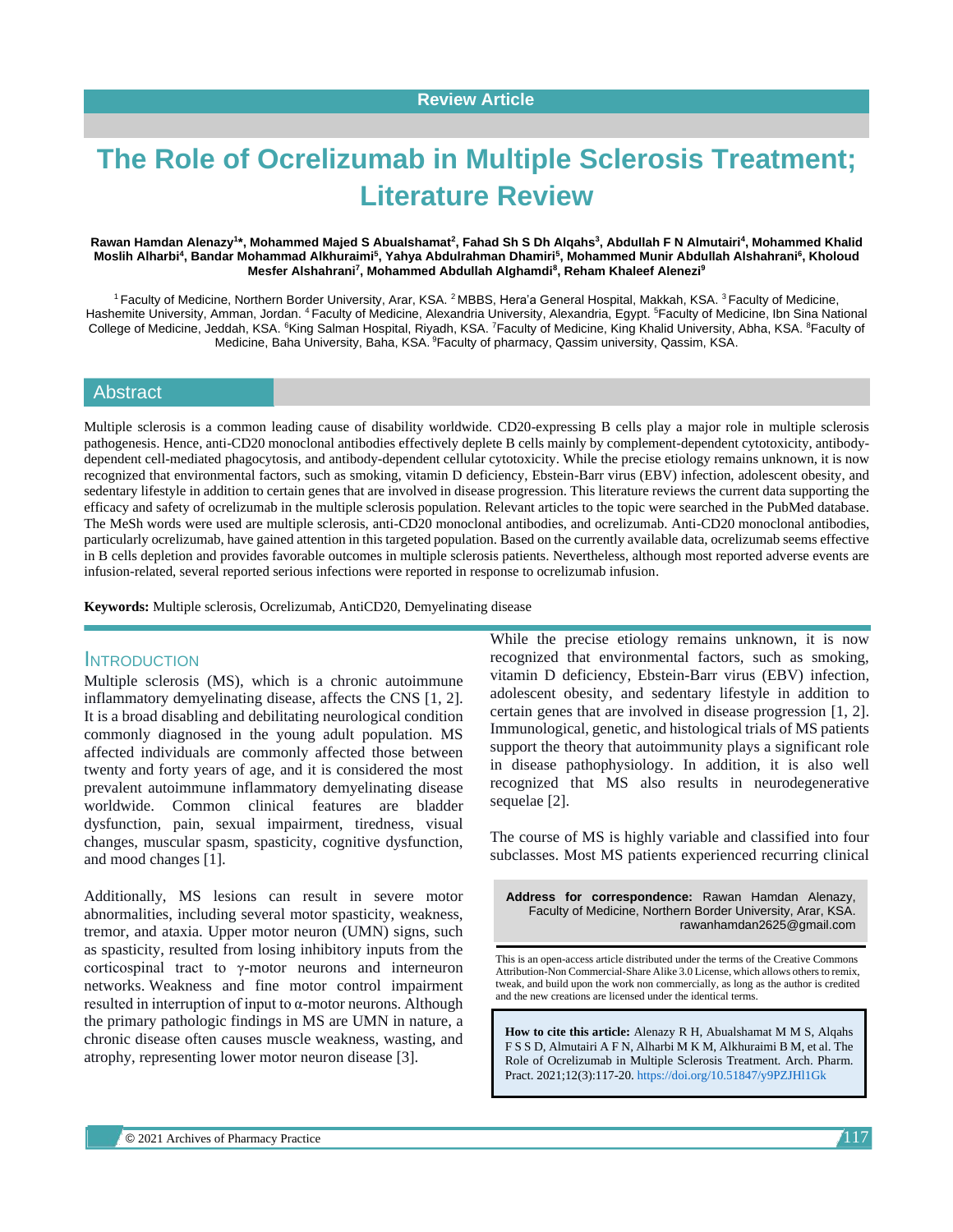symptoms followed by total or partial recovery, which was identified as the classical relapsing-remitting form of multiple sclerosis (RRMS), affecting 85% of the US population [1-3]. After ten to fifteen years, the disease course switched to progressive in up to 50% if the patient left untreated, for which the clinical manifestations slowly resulted in a progressive deterioration over many years, defined as secondary progressive multiple sclerosis. Around 10-15% of MS patients experienced a relentless disease progression from the onset, identified as a primary progressive multiple sclerosis (PPMS) [2, 3]. The fourth subclass is a clinically isolated syndrome (CIS), referred to as the primary acute demyelination attack in the CNS, which carries a high risk of developing MS, particularly if associated with MRI brain lesions similar to the MS lesions [1].

Discrete attacks of neurological dysfunction that occur over hours to days are called flares, relapses, or exacerbations. MS is diagnosed following two distinct attacks of neurological deficits within at least 30 days apart in several CNS locations [3]. In the latest decades, better comprehension of the mechanism underlying RRMS causes the evolution of various disease-modifying agents, in which suppressing or altering the immune system helps decrease the intensity and incidence of new relapses [2]. The most effective MS therapy is the one targeting B cells, including monoclonal antibodies that deplete B cells by the mechanisms of antibody-dependent cellular cytotoxicity (ADCC), antibody-triggered apoptosis, and complement-dependent cytotoxicity (CDC). Moreover, other therapeutic methods include blocking Bruton's tyrosine kinase and targeting B cells cytokines or their receptors. All other MS therapeutic strategies have resulted in suppression or immunomodulatory on B cells function [4].

## RESULTS AND DISCUSSION

### *The Role B Cells in the MS Pathogenesis*

B cells represent a significant role in the MS pathogenesis through producing autoantibody, presentation of antigen, producing pathogenic cytokine, and meningeal ectopic lymphoid tissues formation [5]. Systemic B and T cell activation of immune cells and their diapedesis through the blood-brain barrier (BBB) describe the relapsing-remitting disease aspect. It is initially suggested that B cells involvement in MS through the presence of CSF-specific oligoclonal bands (OCBs) in most patients with MS, and autopsy studies found antibodies that are bound to myelin remnants within phagocytic cells in the CNS tissues [6, 7]. Indeed, OCBs are detected in more than 90% of MS cases along with elevated intrathecal IgG levels, and in patients with CIS, the presence of OCBs is predictive of conversion to MS [7, 8].

Additionally, B cells, plasmablasts, and plasma cells are increasingly found in the CSF of MS patients, correlating to intrathecal immunoglobulin synthesis and CNS inflammation [7].

Although OCBs show the activation of a limited number of B cell subsets in the CNC with the production of local antibodies. B cells were neglected in MS research for decades due to their seemingly trivial role in experimental autoimmune encephalomyelitis (EAE) [8].

Immunoglobulin and complement deposition in actively demyelinating lesions have been notified in the brain of MS cases; however, comparable findings have also been described in other neurological diseases without any pathological significance. Nevertheless, plasma cells in progressive MS brain and a higher perivascular infiltration of CD20 B cells in RRMS brain compared with normal brain or another inflammatory brain has lately been identified, implying a continuous B cells differentiation in plasma cells. Also, B cells act as antigen-presenting cells (APCs) activating T cells, but in patients with MS, in comparison with healthy donors, naive B cells and memory induce a more significant differentiation and activation of  $CD + T$  cells to respond to neuro-antigens, like myelin oligodendrocyte glycoprotein (MOG) and myelin binding protein (MBP) [7].

#### *Introduction to AntiCD20 and Its Role in the Pathogenesis of MS*

CD20 is a transmembrane ion channel protein found on the surface of pre, immature, mature, and memory B cells, and to some extent, on early plasmablasts [4, 9]. The MS4A1 gene encodes it *on chromosome 11* with a 33-36 kD molecular weight. CD20 presented as tetramers associated with lipid rafts and suggested to be associated with the calcium release from the intracellular store during B-cell activation on the cell surface. CD20 molecules, which are expressed on the lineage of the B cells from the pre-B cell to the early plasmablast stage, are targeted by Anti-CD20 antibodies. CD20 is also expressed to a lesser extent on a subset of T cells. Anti-CD20 is classified into type 1 and type 2 antibodies based on the mechanisms by which B-cell depleted. Type 1 anti-CD20 antibodies cross-link CD20, leading to the buildup of CD20 aggregates molecules in lipid rafts and allowing for effective activation of complement-dependent cytotoxicity. In comparison, type 2 anti-CD20 antibodies are unable to crosslink CD20 molecules in rafts and do not activate complement. However, they stimulate programmed cell death more effectively than type 1 antibodies [10].

Notably, by binding to the Fc domain of the antibody, complement-dependent cytotoxicity (CDC), and antibodydependent cell-mediated phagocytosis (ADCP), all anti-CD20 antibodies provoke antibody-dependent cellular cytotoxicity (ADCC) regulated [9-11]. Current anti-CD20 monoclonal antibodies provoke B-cell depletion mainly by ADCC, ADCP, and CDC [11]. Importantly, some T cells express CD20 as well, directly correlating to the disease intensity, and may accordingly influence the therapeutic impact of anti-CD20 therapy [9]. The infusion of anti-CD20 monoclonal antibodies induces CD20 B cells depletion within hours, mainly hepatic, for which it returned to the base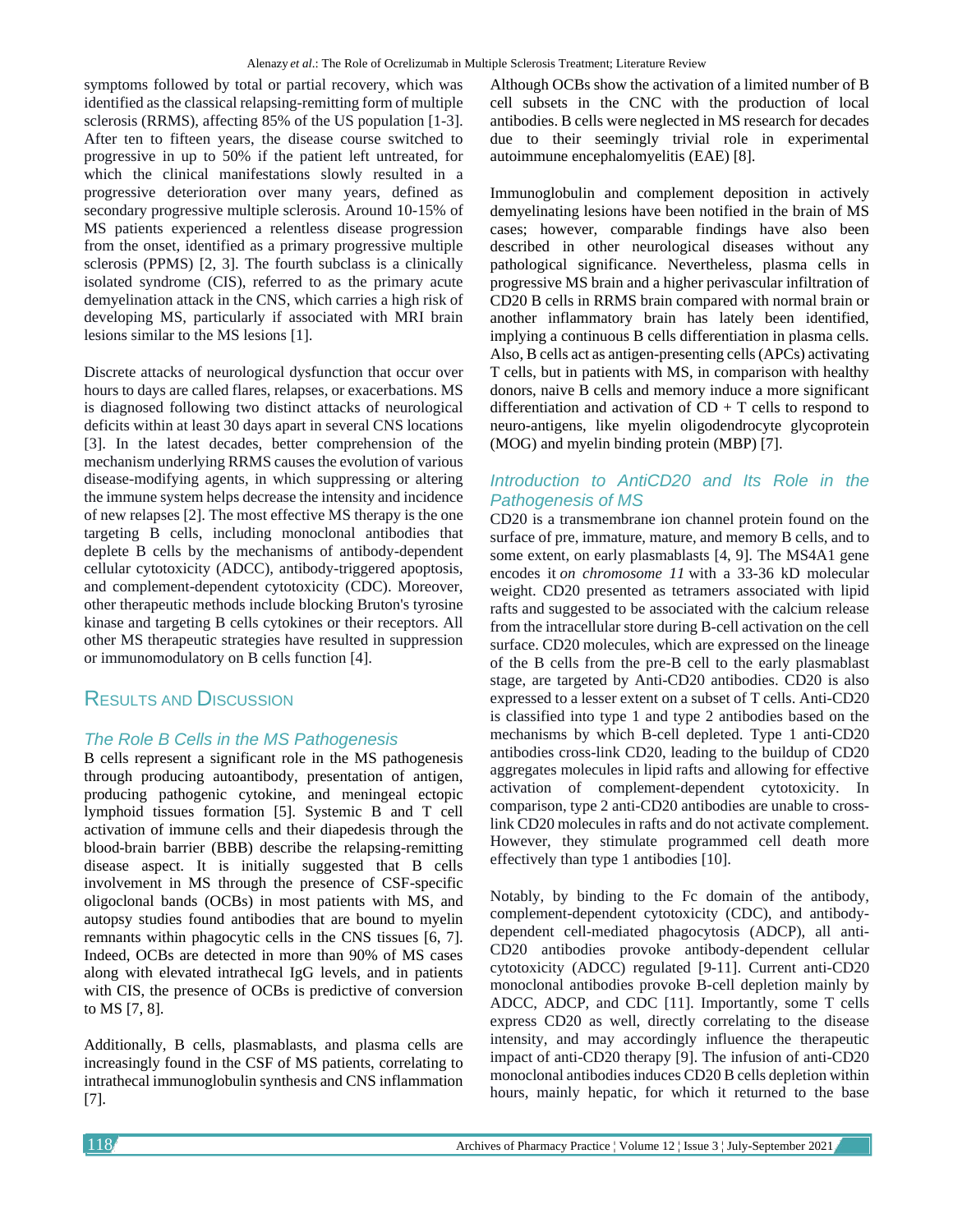typically after 8 weeks and can be remained for several weeks to months based on the posology and the specific characteristics of anti-CD20 monoclonal antibody [11].

#### *Ocrelizumab; Introduction, Mechanism of Action, And Adverse Events*

Ocrelizumab is a refined anti-CD20 monoclonal antibody, the first agent recommended for treating relapsing multiple sclerosis and PPMS, based on the Phase III OPERA I/II and ORATORIO results [12, 13]. Although the mechanisms of ocrelizumab on MS are not entirely understood, its effect is thought to be related to selectively binding to and depleting CD20-expressing B cells [14]. It mediates its effectiveness on CD20-expressing cells by greater ADCC and low CDC activity. Therefore, it was unclear if ocrelizumab might also deplete CD20 T cells that express CD20 to a lower extent than B cells. However, ocrelizumab was found to deplete CD20 expressing T cells along with CD 19 and CD20 B cells 14 days following the administration of one 300mg dose of ocrelizumab [15]. The latter finding concludes that CD20 T cells might present a significant role in the pathophysiology of MS and subsequently be suppressed by ocrelizumab [15].

Infusion-related reactions are the most popular unfavorable outcome reported with ocrelizumab, more common with the first dose, and decreased with consequent dosing [12]. Nonetheless, ocrelizumab has reported an increased risk of serious infection in other studies [16]. Ocrelizumab is currently given as initial two doses of 300mg intravenous infusions two weeks apart, each lasting for at least 2.5 hours. The following doses are given every six months as a single 600 mg infusion lasting at least 3.5 hours [12, 13]. Moreover, the average time for B cells depletion is 72 weeks. B cell counts of 90% of patients increased to either lower normal level or baseline within 2.5 years [9]. In phase I of a study involving 26 patients with MS, the B cells were reconstituted to a mean of 34.5% of baseline 46 weeks following the treatment of rituximab, with a predominance of naive cells [9]. Ordinarily, before each infusion of ocrelizumab, the infusion schedule includes pre-medication 30-60 minutes to minimize systemic reactions and one-hour observation postinfusion [12, 13].

#### *Evidence-Based Medicine*

Ocrelizumab was first studied in MS patients in a phase II trial, where two doses (600mg and 2000mg) were evaluated in RRMS in a phase II randomized, multicenter, double-blind placebo-controlled trial involving 79 centers in 20 countries. RRMS patients who received intravenous ocrelizumab 600mg and 2000mg on days 1 and 15 were compared to intramuscular weekly IFNβ-1a 30μg or placebo. 220 patients who finished a 24-week trial found a highly significant difference in the entire number of gadolinium-enhanced T1 lesions in the ocrelizumab groups at weeks 12, 16, 20, and 24 in comparison with the placebo group. The relative reductions were 89% in the 600mg ocrelizumab group and 96% in the 2000 mg ocrelizumab group in comparison to the placebo

group. Annualized relapse rate (ARR) was significantly decreased compared with the placebo but did not reach statistical significance compared to IFNβ-1a [17, 18].

In the ORATORIO trial, phase III, 732 patients with PPMS were randomized to ocrelizumab 600mg or placebo every 24 weeks for at least 120 weeks. The percentage of patients with 12-week CDP (primary endpoint) was significantly lesser following ocrelizumab treatment than in the placebo group. Likewise, the percentage of patients in the active treatment group with 24-week confirmed disability progression (CDP) was significantly reduced. Moreover, the total volume of brain lesions on T2-weighted MRI scans (radiological endpoint) decreased by 3.4% in the ocrelizumab group and increased by 7.4% in the placebo group [19].

In a retrospective study including consecutive patients with MS who received ocrelizumab, no evidence of disease activity (NEDA) status was achieved at year 1 in 91.2% of the relapsing MS population. Also, disability progression was observed in 37.5% of the PPMS population in a median follow-up period of 19 months. This trial was conducted on 228 MS patients, where 144 RRMS, 25 SPMS, and 59 PPMS. Common adverse events were infusion-related and selflimiting [20]. Notably, a systematic review conducted by McCool *et al*. approved the superiority of ocrelizumab in 12 week CDP and ARR compared to placebo. In addition, this analysis showed that ocrelizumab is superior to all other currently approved disease-modifying therapies in MS with a similar safety profile [21].

#### **CONCLUSION**

B cells represent a significant role in the pathophysiology of multiple sclerosis. Anti-CD20 monoclonal antibodies, particularly ocrelizumab, have shown great efficacy in the treatment of multiple sclerosis with a favorable safety profile. It effectively suppresses the CD20-expressing B cells, resulting in improved annualized relapsing rate, brain MRI lesions, and other multiple sclerosis parameters. Although most adverse events are infusion-related, some concerns were raised regarding the increased risk of serious infection. Nevertheless, further randomized clinical trials are warranted to establish the effectiveness and safety of ocrelizumab in those populations.

ACKNOWLEDGMENTS: None CONFLICT OF INTEREST: None FINANCIAL SUPPORT: None ETHICS STATEMENT: None

### **REFERENCES**

- 1. Nishanth K, Tariq E, Nzvere FP, Miqdad M, Cancarevic I. Role of Smoking in the Pathogenesis of Multiple Sclerosis: A Review Article. Cureus. 2020;12(8).
- 2. Correale J, Gaitán MI, Ysrraelit MC, Fiol MP. Progressive multiple sclerosis: from pathogenic mechanisms to treatment. Brain. 2017;140(3):527-46. doi:10.1093/brain/aww258